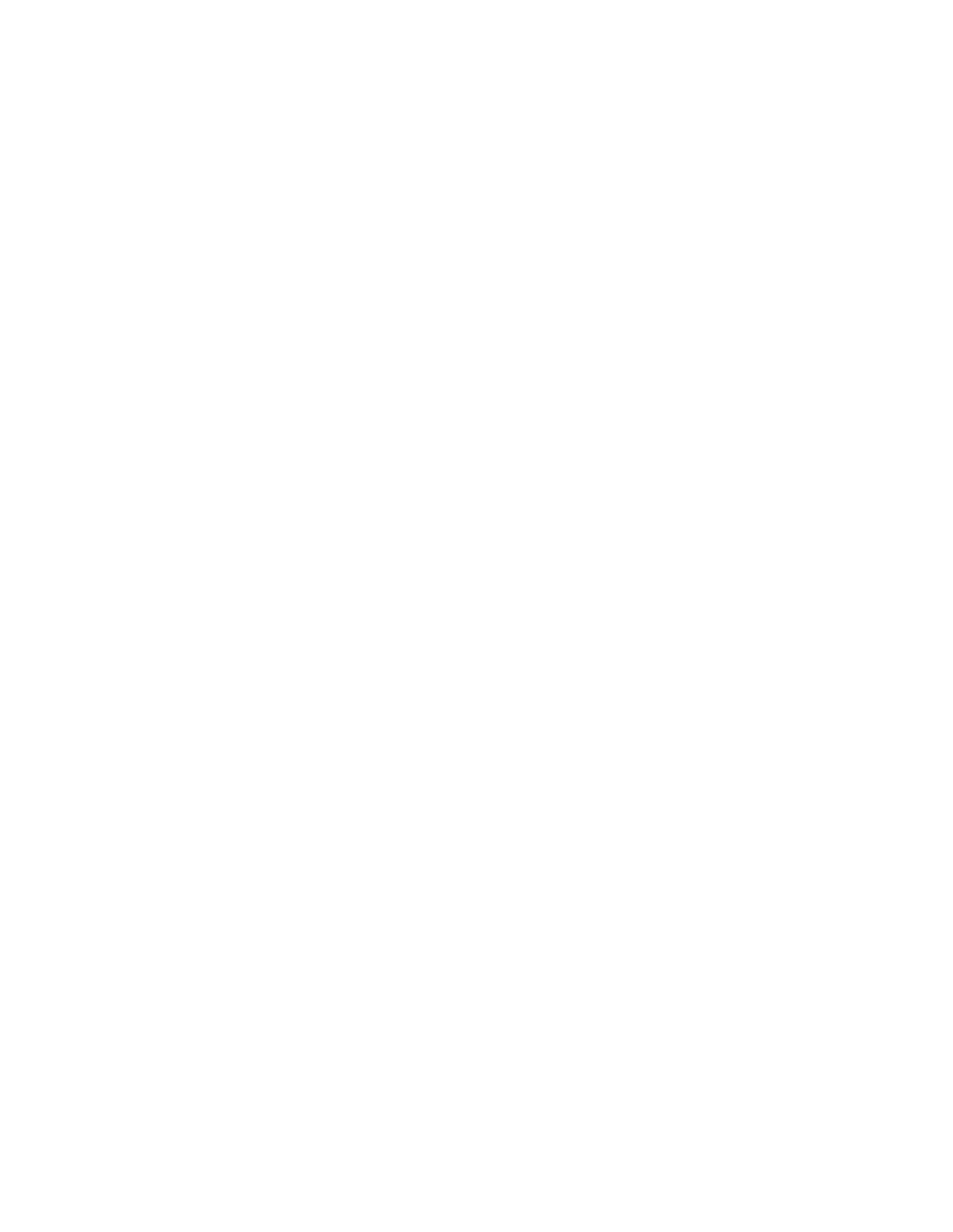# **Our Budget**

The City of Cranbrook 2019-2023 financial plan highlights recent accomplishments along with short and long term planning priorities.

Strategic investments such as the purchase of Tembec Forestry Products land which will set Cranbrook up for long term success, providing serviceable lands and healthy growth for current and future industry needs. In 2019 and 2020, engineering assessments and concept designs will be undertaken to determine the internal transportation network, identify rail accessibility, evaluate potential industrial usages and lot layout configurations. Shortly thereafter, the necessary approvals will be acquired, infrastructure improvements will be undertaken and lots will be made available for lease or sale to industrial entrepreneurs.

Significant tax dollars were saved this past year through innovation, risk management and extra due-diligence:

- Initial review indicates that the Tembec property may not need extensive site remediation. This is great news that could directly translate into significant cost savings and will expedite the realization of the vision of those lands, creating economic diversity, job creation and the intermodal transportation hub.
- The identification of the direct cause of the Western Financial Place roof leak leads to multiple options being reviewed which will extend the longevity of the roof assemblies including the aquatic centre and the arena barrel roof. Significant budget savings are expected.
- With 2nd Street South reconstruction project now completed, improved Asset Management processes and project delivery structures that the City implemented were able to reduce the actual project cost in the range of \$2 million, or 30% of original estimates, which then went towards other priority infrastructure and road projects. This was a result of maximizing the lifespan of some assets rather than replacing them prematurely, as well as optimizing the asset investment based on the current and future demands.

Building on past successes, Cranbrook continues to encourage economic growth and development and supports plans that will contribute to an enhanced quality of life for existing and future Cranbrook residents. We are constantly finding new ways to be innovative and forward thinking when it comes to customer service delivery. Some key strategies to look forward to in 2019 are:

- Infrastructure Recovery Program Continue with our capital investments and road maintenance programs such as road reconstruction along with utility upgrades, road maintenance, sidewalk replacement and missing link connectivity.
- Industrial Land Strategy Looking at new industrial land creation, redevelopment opportunities and other industrially based economic development initiatives. Specifically, opportunities for brownfield redevelopment and expansion of ground and air transportation related industries as well. Long term servicing planning will form an integral part of the strategy.
- Citywide Stormwater Management Strategy and Environmental Stewardship Delivered through a series of sequential and integrated projects that will fully apply the City's ever improving Asset Management Framework using detailed asset information, capacity and condition assessments, as well as level of service and risk criteria.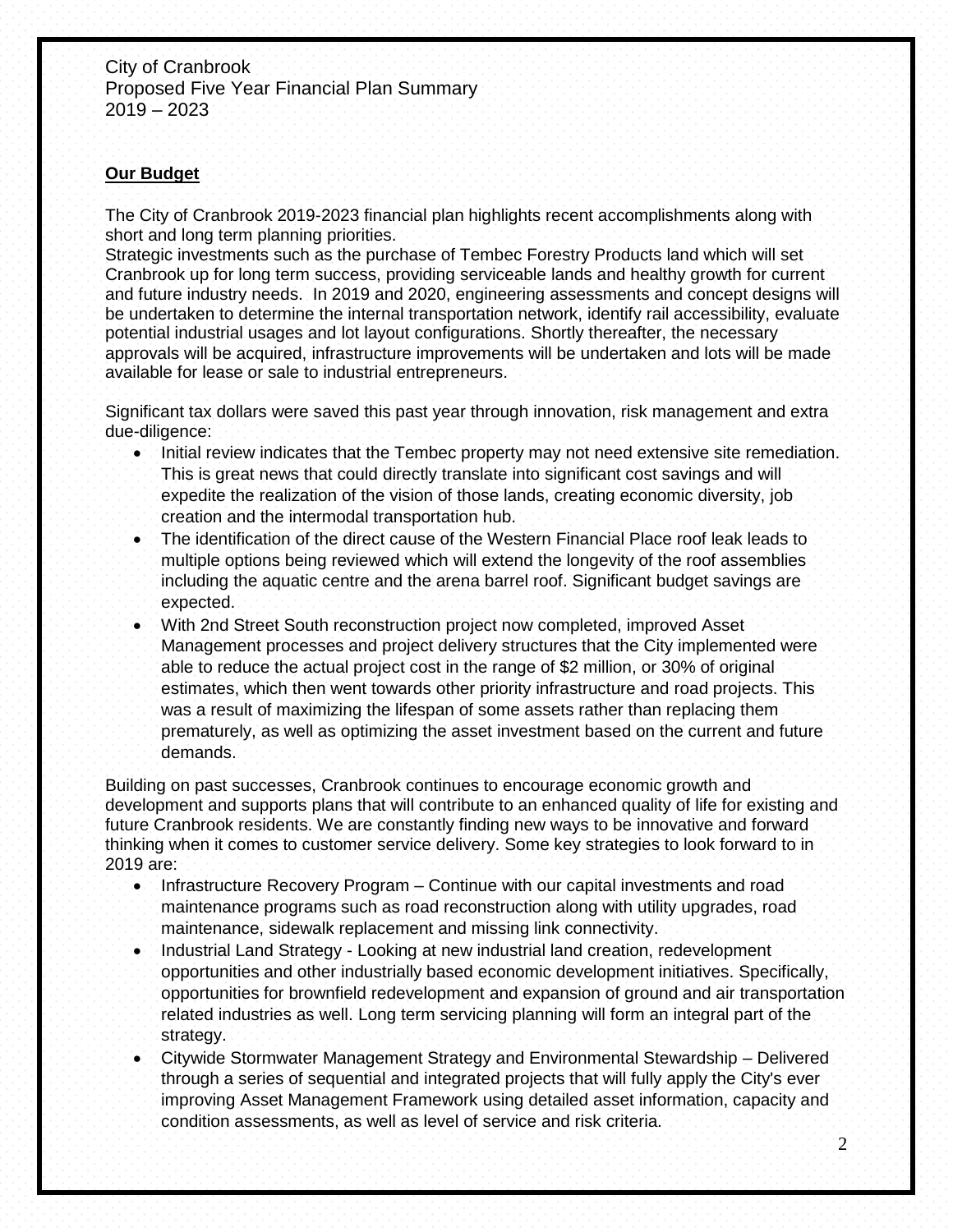- Drinking Water Supply & Quality Strategy Being stewards and managers of high value natural assets and associated infrastructure for both surface and ground water, we will be integrating several projects and initiatives to create a comprehensive and holistic Drinking Water Quality and Supply Strategy.
- Community Vibrancy Strategy To enhance and promote the overall cultural, social and economic vibrancy of the City through initiatives such as improvements to the quality and functionality of public spaces, developing partnerships to enhance cultural and social activities and events; promoting existing cultural, natural and recreational assets that support community live-ability while supporting economic growth.
- Human Capital/Innovation Strategy The City is committed to providing staff with various training modalities to increase expertise, establish cross-departmental understanding, create succession plans for specific roles and progressively improve level of service provided by the City staff to residents, businesses and other stakeholders.
- Municipal Funding & Financing Strategy Create a financial strategy that outlines how the City will continue to develop and implement municipal projects that advance innovative solutions to meet the current and future needs of the community.
- Tangible Capital Asset Management A multitude of projects are in the queue for 2019 that will support, maintain, upgrade, grow and sustain our capital assets.
- Economic Development Will continue to focus on the promotion of growth and change and establish strong collaboration such as the development of the regional economic development partnership.

This 2019 focus allows the City of Cranbrook to make progressive decisions through transparent processes which will lead to delivering greater value to our citizens. New approaches were initiated to tackle red tape, improve staff performance and align City Hall with citizens' needs. Building on this solid foundation, Cranbrook has entered into an exciting era where all members of the community welcome positive change and foster growth.

David Kim P.Eng. Chief Administrative Officer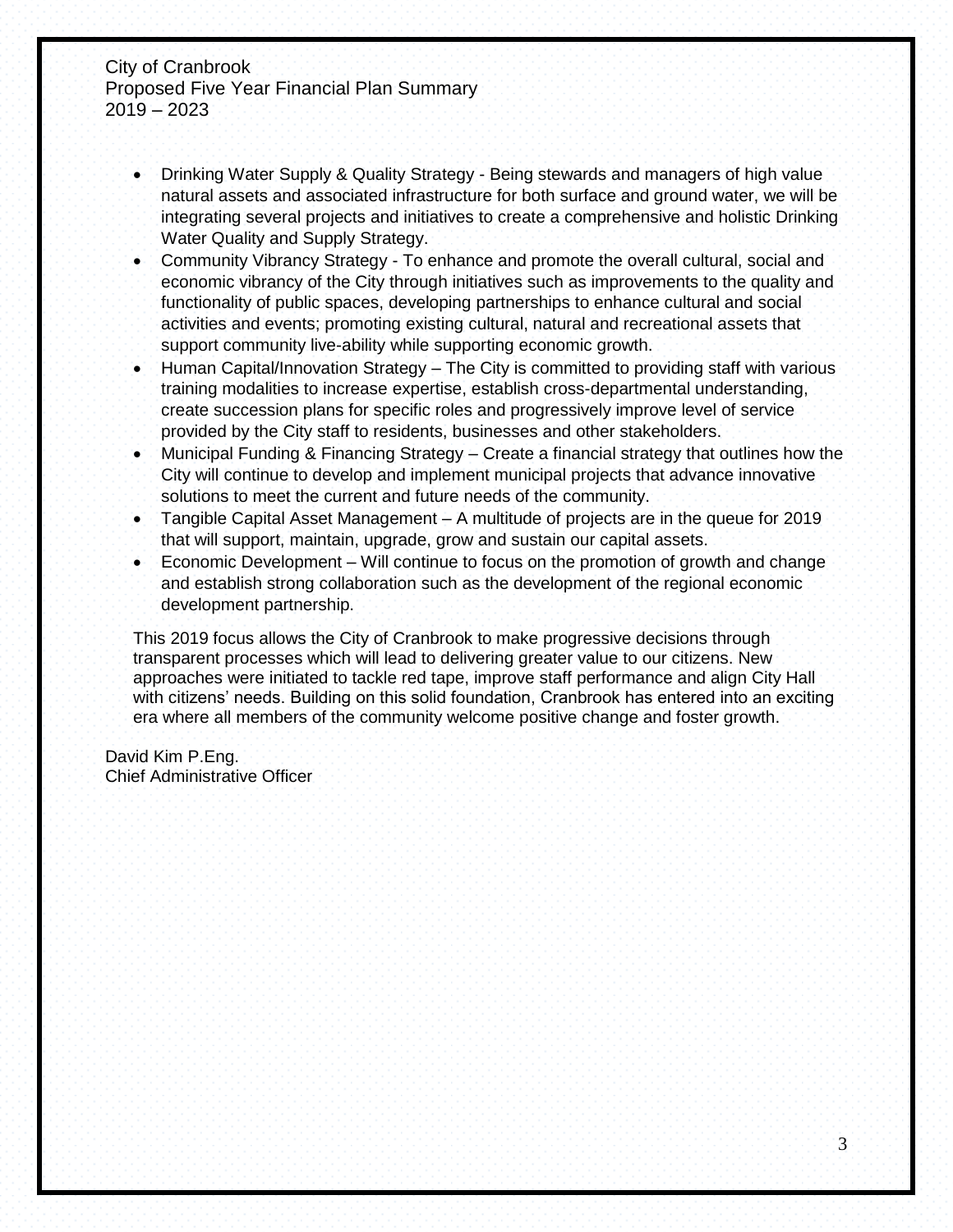#### **Message from the CFO**

Each year, under Section 165 and 166 of the Community Charter, the City must develop a five year financial plan and undertake a public consultation process before the plan is adopted. On December 11, 2018, the City hosted a public budget meeting where departments presented their proposed operating and capital budgets.

The *Proposed Five Year Financial Plan Summary (2019 – 2023)* summarizes the proposed five year financial plan and offers an opportunity for the public to comment. The summary will be available for public consideration for two weeks starting on January 14, 2019. The deadline for written submissions is January 25, 2019 at 4:00 pm.

The proposed plan is the accumulation of efforts by Administration to capture Council's objectives and priorities that include maintaining existing service levels, strategic addition of new services, continuing the momentum built around the road program while keeping the tax increase affordable.

Operating budget increases have been maintained at 2%. Some budget areas are experiencing increases greater than this target, particularly fuel. Revenues are typically estimated conservatively, however, where appropriate, they have been increased to reflect changes brought about by market conditions. The overall result is a 2019 net general tax increase of 1.17%.

The 1% road dedicated tax continues through each of the five years of the plan. Each year the funds raised are put directly into the City's annual road program. Over the 5 years, this initiative will add more than \$14,000,000 to the capital road program.

Administration uses the prior year's tax levy to calculate the percent increase for the following year. The proposed plan results in an increase to the 2019 tax levy of 3.97%. This increase breaks down as follows:

- 1.17% net general tax increase
- 1.00% road dedicated tax
- 1.80% new debt payments capital road program

In 2019, the City proposes to borrow \$1,400,000 for the purchase of an aerial ladder truck. The financing will be amortized over 5 years with payments commencing in 2021.

In 2018, the City purchased the former Tembec lands. The purchase added approximately 100 acres of properly zoned land supply to the City and represents a positive step in the economic development strategy of the City. The purchase price of \$3,000,000 will be paid out over the next three years from accumulated surplus. The proposed Five Year Financial Plan allocates \$444,000 in 2019 towards environmental and civil designs involving the land. Revenue from tenants occupying the land has been included in the plan and will be used to fund a portion of the purchase as well as future development costs.

The proposed plan makes strategic use of reserve balances to fund new and necessary projects. Of the \$9.9 million new capital proposed for 2019, reserves will fund almost \$3,000,000 or 30%. Reserves are also funding the \$3,000,000 project carried forward from 2018 for the roof replacement at Western Financial Place.

Charlotte ML Osborne, CPA, CGA Director, Finance Chief Financial Officer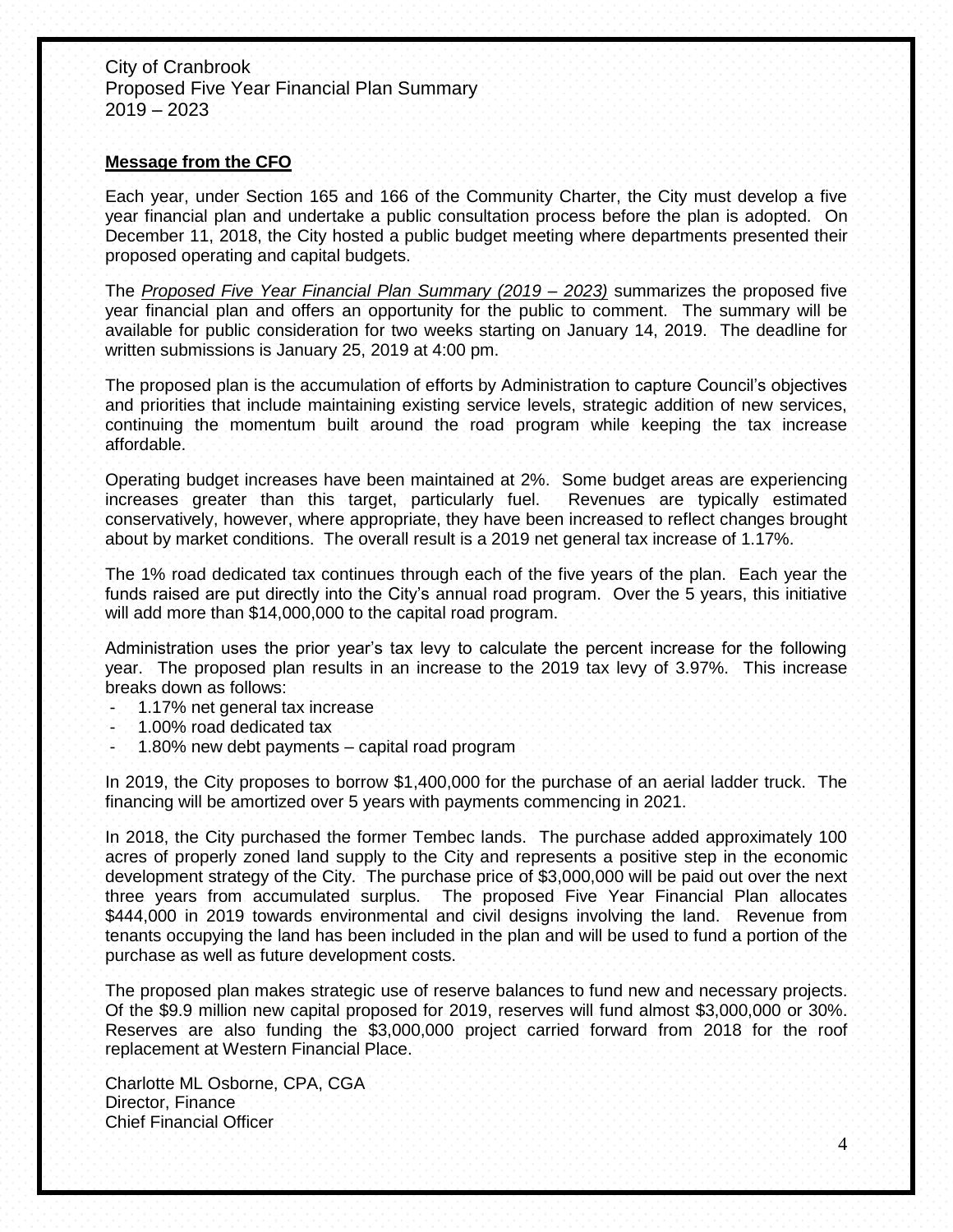#### City of Cranbrook - Mayor and Council



L-R: Councillor Wesly Graham, Councillor Mike Peabody, Councillor Norma Blissett, Mayor Lee Pratt, Councillor Danielle Eaton, Councillor Wayne Price, Councillor Ron Popoff

#### **Organizational Structure**

There are nine business portfolios within the City, each of which reports to the Chief Administrative Officer. They are:

- ❖ General Government Services
- ❖ Office of Innovation and Collaboration
- ❖ Finance
- ❖ Public Works
- ❖ Community Services
- ❖ Infrastructure Planning and Delivery
- ❖ Fire & Emergency Services
- ❖ Airport
- ❖ RCMP (through a contract)

The nine portfolios deliver a broad group of services to Cranbrook residents, including:

- ❖ Infrastructure Planning, Maintenance, and Delivery
- ❖ Parks, Recreation and Culture
- ❖ Water and Sanitary Sewer Services
- ❖ Solid Waste Management
- ❖ Fire Protection & Emergency Preparedness
- ❖ Policing
- ❖ Bylaw Enforcement
- ❖ Airport Operation and Maintenance
- ❖ Public Transit, including HandiDart Services
- ❖ Financial Planning and Accounting
- ❖ Planning & Development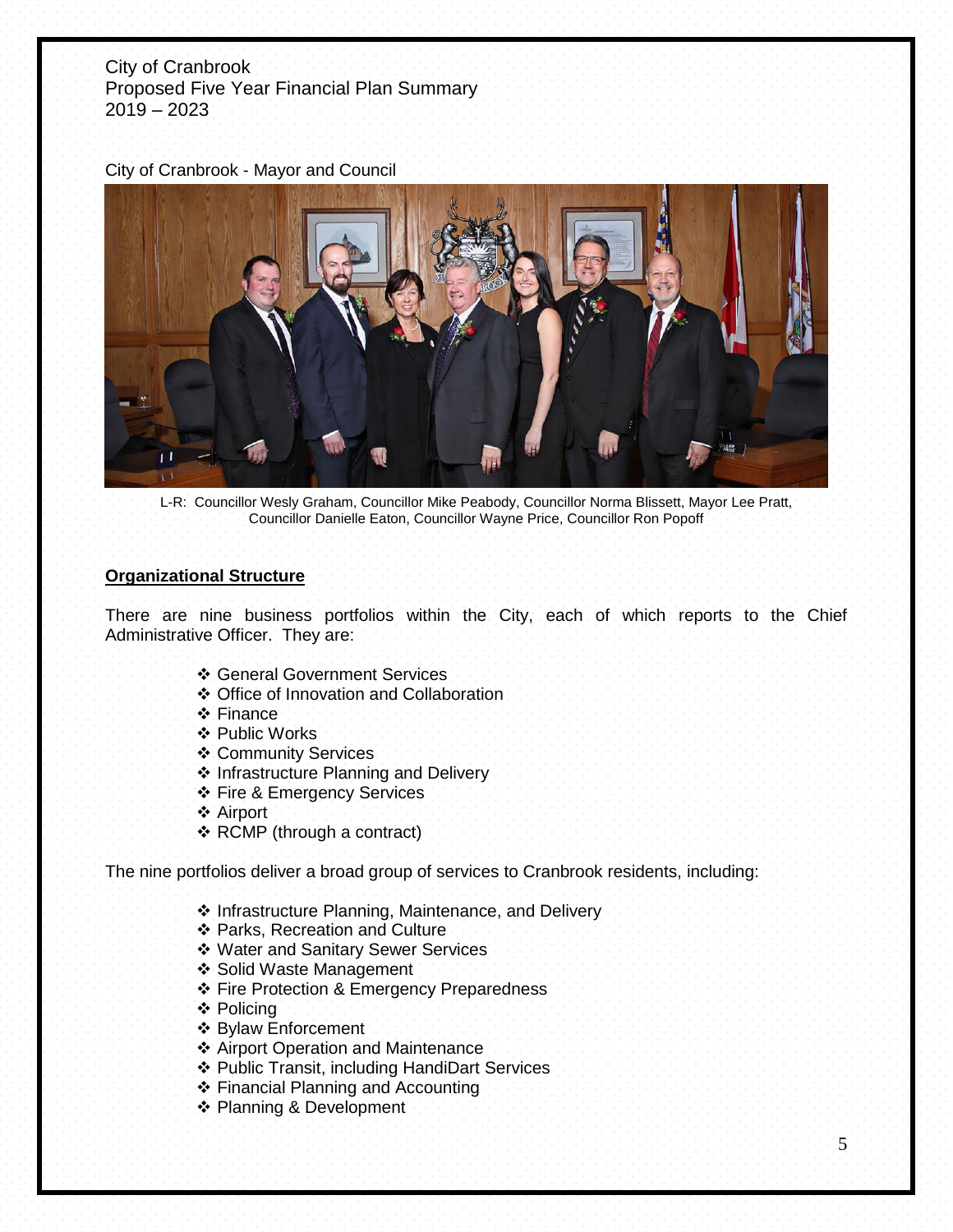#### **Financial Plan Process**

This year's budget process began with strategic planning sessions between City Council and senior management in the fall of 2018. These sessions led to the development of the Corporate Work Plan. The projects contained in the Plan were then prioritized based on importance and alignment with Council's objectives and formed the basis of the 2019 to 2023 Five Year Financial Plan.

The first public budget meeting was held on December 11, 2018. During the meeting each department made a presentation that included their 2019 detailed work plan and an overview of 2020 through 2023 capital and special projects. Council reviewed the budget information and directed staff to make some adjustments where they felt better alignment with their objectives could be achieved.

A second public meeting was held on January 8, 2019, where the adjustments were reviewed and the Proposed Five Year Financial Plan Summary for 2019 – 2023 was presented to Council. The Financial Plan Summary is developed each year to provide the public with an opportunity to examine the results of the budget process. The public was invited to submit their comments to Council, in writing, by the end of the two-week consultation period. No written comments were received

On January 28, 2019, in a public meeting, City Council reviewed the results of the public consultation, and Five Year Financial Plan (2019 - 2023) Bylaw No. 3958, 2019, was brought forward for three readings. On February 4, 2019, the bylaw was adopted. If necessary, a budget amendment bylaw will be presented to Council later in 2019, which will include any unexpected changes that may arise after the initial budget was adopted. Prior to May 15, 2019, the Cranbrook Tax Rates Bylaw will be presented to Council for consideration.

#### **Budget**

Each year, budget planning starts with a review of current and projected levels of city services. Adjustments are made for inflation or changes to contractual obligations. Departments review actual costs against budgets to determine if there are areas that require additional resources or costs can be reduced or eliminated while providing service levels.



Annual budget planning focuses on incremental changes from the previous year's operations. These changes might include increases or decreases due to changes in service levels, noncontrollable cost increases, salary and employment benefit increases related to Collective Agreements and performance management, and the removal or addition of one-time or recurring revenues and expenses from the preceding year.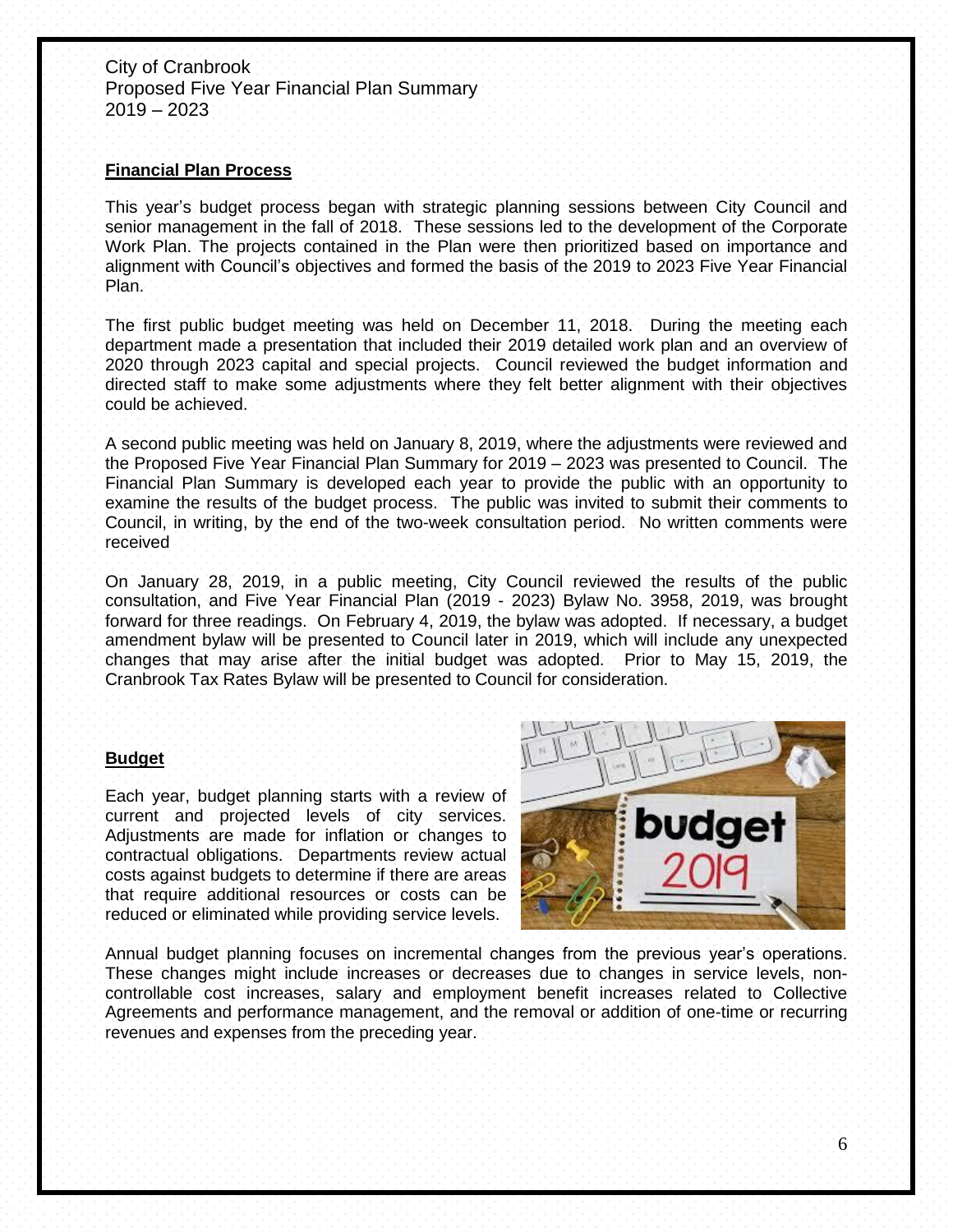#### **Property Taxes**

#### **Service Levels**

Much of the City's revenue is obtained through property taxes. When preparing the Budget, the City determines the amount of revenue required to provide all the desired municipal services. Staff then determines the amount of revenue the City can expect to receive from non-property tax sources such as fees and charges, federal and provincial government grants, etc. The difference between the budgeted expenses and the other revenue represents the amount of property tax revenue the City must collect to provide the services to the levels prescribed by Council. When the cost of providing an existing service increases (e.g. through inflation, changes in statutory requirements or product cost increases), the City must either raise more revenue or reduce the level of service.

#### **The Tax Rate**

The City determines the "tax rate" (a charge per \$1,000 of assessed property value) by dividing the sum of the assessed property values in the City by the amount of property tax revenue that must be collected. The "tax rate" is simply a means of determining how much each individual property owner must pay to receive the package of services provided by the City. The rationale for this approach is that owners of larger properties pay more than owners of smaller properties, or that individuals owning larger homes, in general, have an ability to pay more than those in lesser valued properties. Consequently, the City calculates the tax rate each year based on the revenue the City must collect and the assessed values of all the properties in the City at that time. If the amount of property taxes required by the City increases and assessed values don't change, or they drop, the tax rate will go up. If assessed values go up, property tax rates may stay the same or increase marginally. The increase to the tax rate would depend on how much assessed values went up relative to how much more the City needed to collect in taxation revenue.

#### **Taxation Levels**

Taxation revenue will be based on the service delivery levels approved by Council each year during the budget process. The 2019 to 2023 Five Year Financial Plan includes budgeted property tax revenues as follows:

| 'ea | Taxation Revenue (Levy)                                                      |                                       |
|-----|------------------------------------------------------------------------------|---------------------------------------|
|     | \$27,339,801<br>\$28,520,815<br>\$29,831,335<br>\$30,954,773<br>\$32,068,344 | Property Taxes<br>)ue<br>July 2, 2019 |
|     |                                                                              |                                       |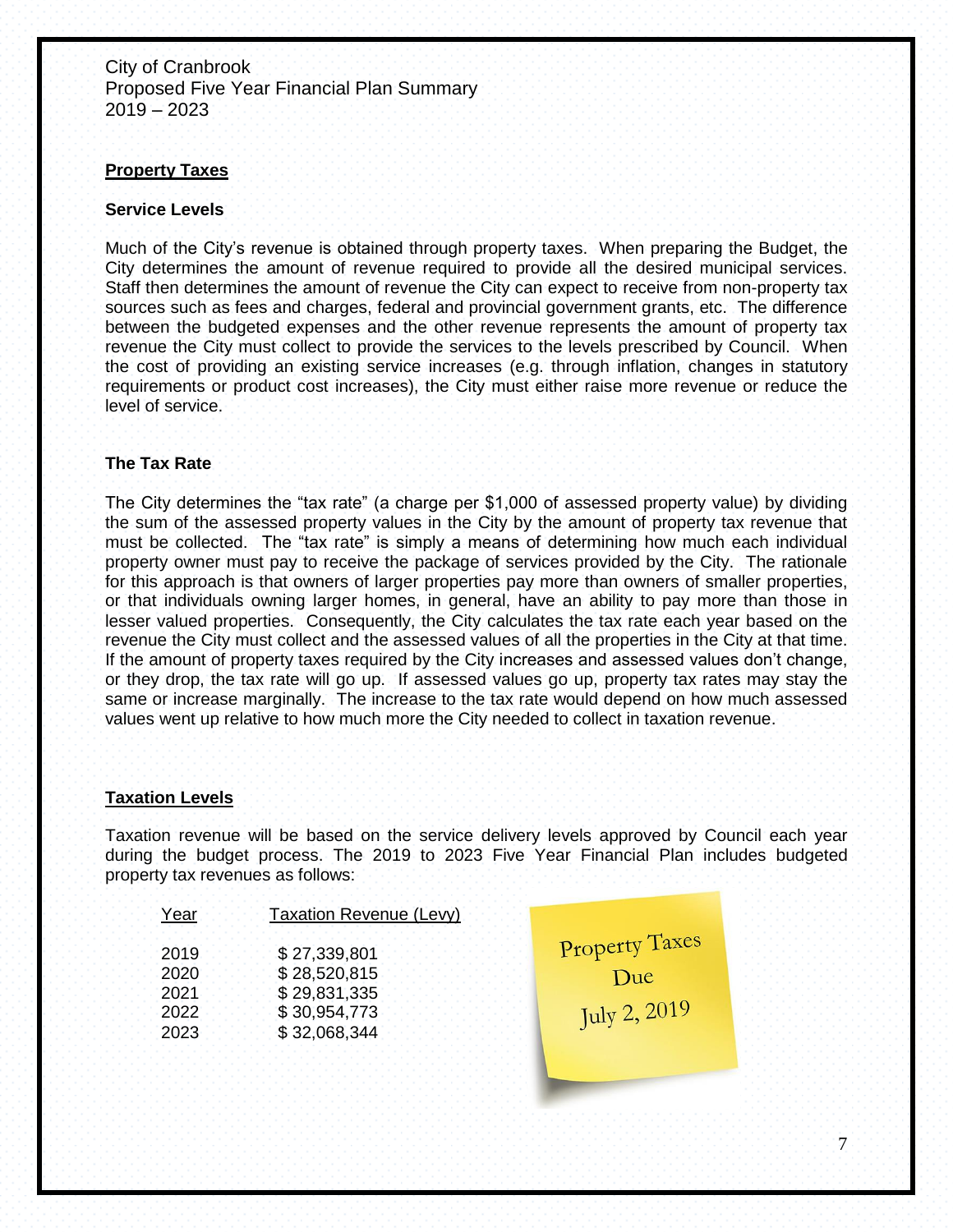In 2019, the portion of revenue to be raised from taxation is 48% of total revenue. The proposed increase to the property tax levy, after non-market change (new construction) of \$175,000 is 2.97% in 2019 and 2.68% in 2020.

The Dedicated Road Improvement Tax that was introduced in 2010 will continue through all five years of the Financial Plan, meaning that an additional 1% property tax will be assessed annually and set aside for road work only. Thus, the projected general property tax increase for 2019 is 3.97% (3.68% in 2020). The 1% Dedicated Road Improvement Tax will fund over \$14 million of the \$24.8 million in capital road projects planned for 2019 through 2023.

## **Estimated impact of the 2019 tax increase**

The 2019 general municipal property tax increase for an average residential property in Cranbrook (excluding school and other non-City taxes) is projected to be 3.97% or approximately \$89.

In 2018, the BC Assessment Authority valued the average residential property in Cranbrook at \$298,000, an increase of 3.5% over 2017. The projected municipal taxes for an average home will be about \$2,338 in 2019 (\$2,249 in 2017), before the Provincial Home Owner Grant.



**\*** Estimated annual increase

Eligible residential property owners can apply for an annual home owner grant which is deducted from their total tax bill. The grant amounts are \$770 – basic; \$1,045 – senior/disability.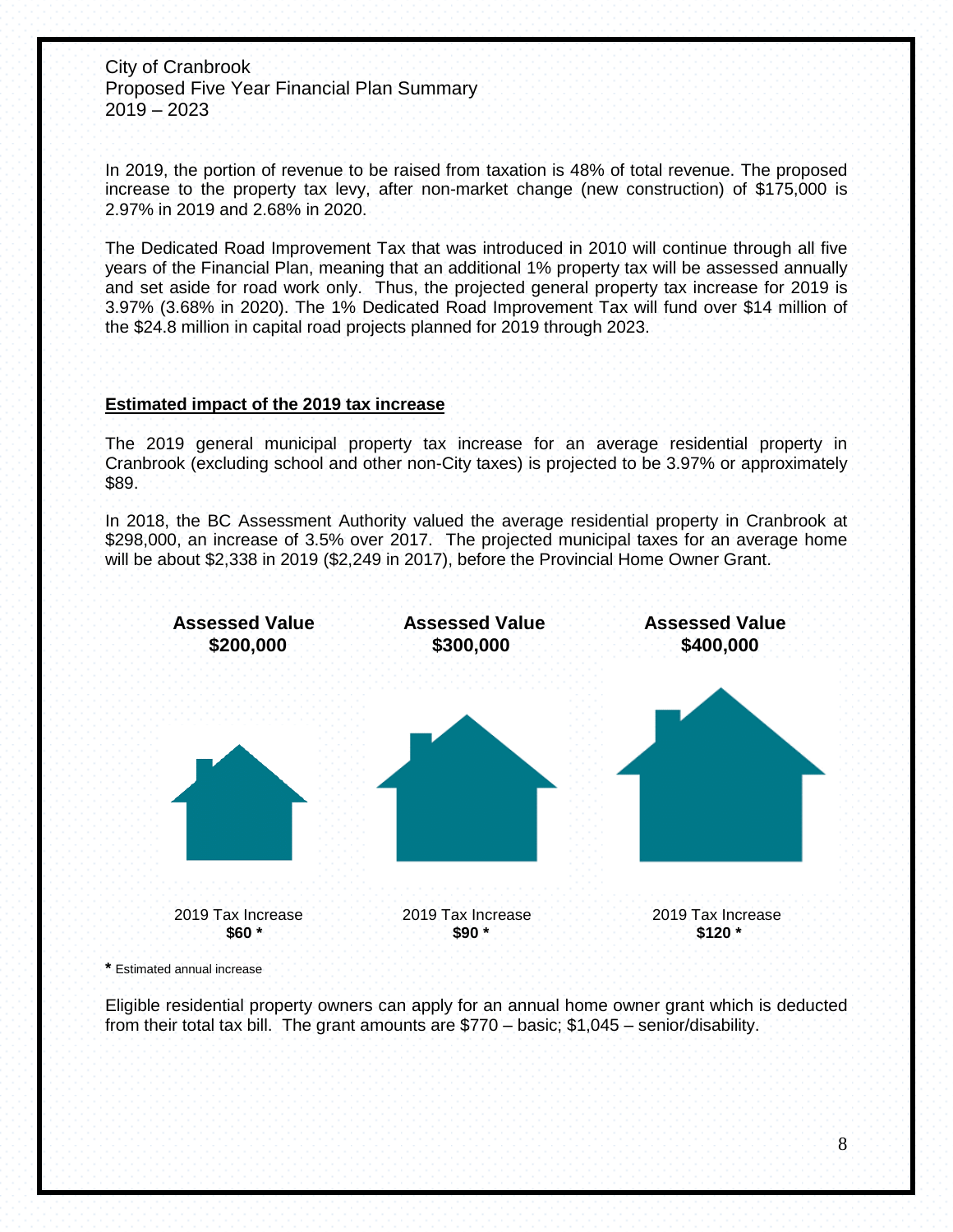#### **Distribution of Property Taxes**

As per Section 165(3.1) of the *Community Charter*, the distribution of general municipal property taxes among the classes is estimated to be (based on the 2018 distribution):

| Class |                       | 2019 (est) |
|-------|-----------------------|------------|
| 01    | Residential           | 1:00       |
| 02    | <b>Utilities</b>      | 6.38       |
| 05    | <b>Light Industry</b> | 2.72       |
| 06    | Business and other    | 2.55       |
| 08    | <b>Rec/Non-Profit</b> | 2.34       |
| Ω9    |                       | 2 R1       |

#### **Utility and Parcel Tax Rates**

The monthly utility fees for water, sewer, and solid waste will remain at 2018 levels, and are projected to be:

| Year | Monthly Rate | Revenue     |
|------|--------------|-------------|
| 2019 | \$.59.50     | \$7,314,641 |
| 2020 | \$.59.50     | \$7,336,584 |
| 2021 | \$.59.50     | \$7,358,595 |
| 2022 | \$59.50      | \$7,380,671 |
| 2023 | \$59.50      | \$7,402,813 |

(2018 - \$59.50)

The annual parcel tax charges will also remain unchanged, and are projected to be:

| Year | Rate per<br><b>Taxable Meter</b><br>Frontage | Revenue.    | Annual charge to average<br>home (based on 15.25 m. lot) |
|------|----------------------------------------------|-------------|----------------------------------------------------------|
| 2019 | 14.00                                        | \$2,482,416 |                                                          |
| 2020 | .14.00                                       | \$2,487,382 | 214                                                      |
| 2021 | 14.00                                        | \$2,492,357 | 214                                                      |
| 2022 | \$14.00                                      | \$2,497,341 | 214                                                      |
| 2023 | \$14.00                                      | \$2,502,336 | .214                                                     |

(2018 - \$14.00 per taxable m)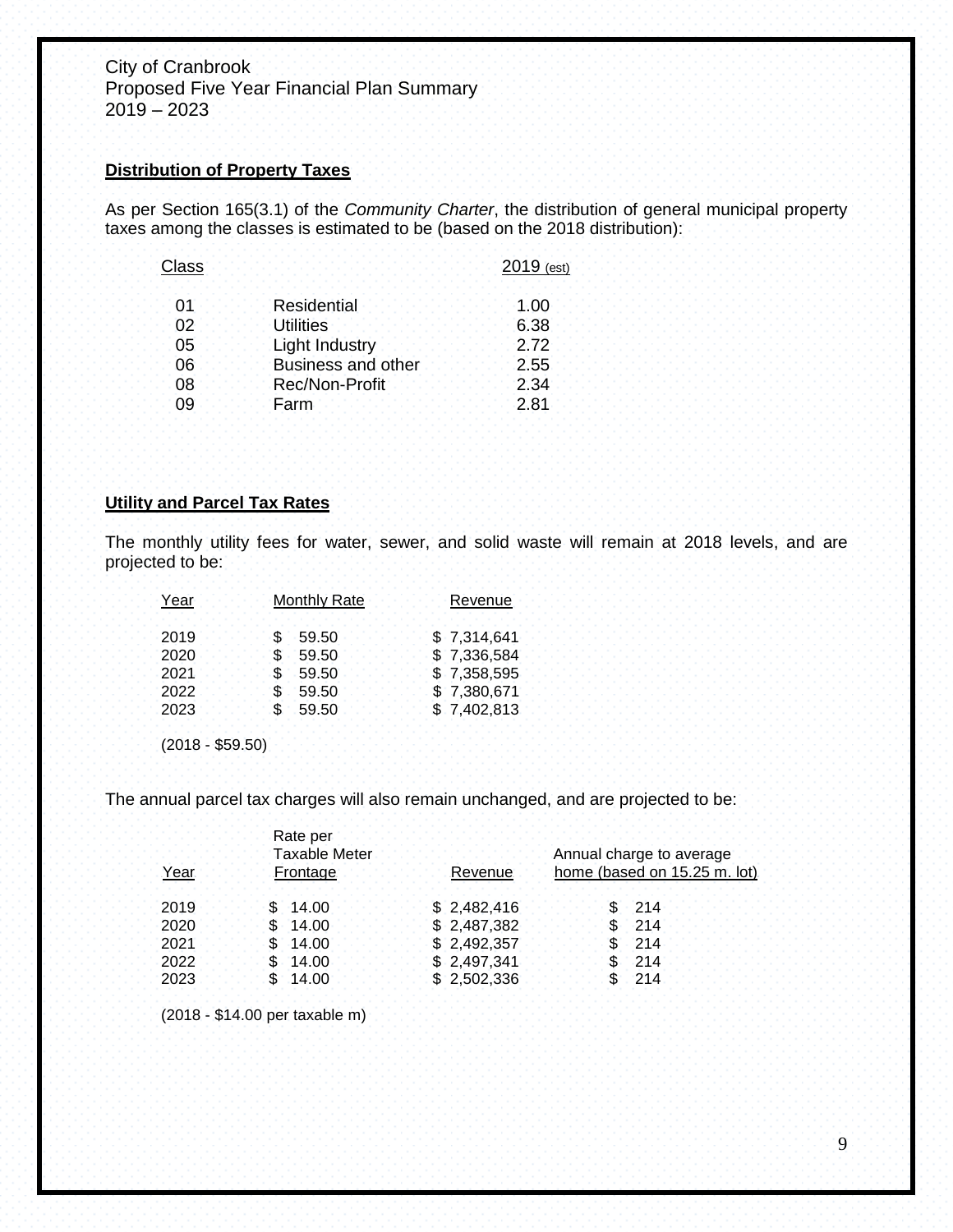For an average home in Cranbrook, the projected 2019 utility and parcel tax fees will total \$928 (\$2.54 per day).

A 5% discount off the total annual utility bill will be provided to those property owners who pay in full before the end of April.

In 2019, utility billings will change to three times per year from six, and the prepayment period has been extended from February to April.



# **Capital Projects**

Like most communities, Cranbrook faces significant costs related to the replacement and maintenance of our infrastructure. The projects identified in the 2019 – 2023 Five Year Financial Plan have been identified as priority projects. Projects scheduled for completion in 2019 include:

 \$ 3,927,221 Capital Roads Program (includes underground water & sewer services) \$ 3,000,000 Western Financial Place Roof Replacement \$ 1,400,000 Ladder Truck Replacement \$1,175,000 Western Financial Place Arena Upgrades \$444,000 Industrial Land Development \$ 641,151 RCMP Building Upgrades

## **Road Program**

Extensive road resurfacing and rehabilitation will continue throughout all five years of the plan, with a total budget of \$24,955,138 allocated for capital roads projects.

The funding breakdown for the 2019 capital roads program is:

| <b>Taxation and Utility Fees</b> | \$1,200,000 |
|----------------------------------|-------------|
| 1% Road Improvement Tax          | \$2,230,821 |
| Municipal Infrastructure Reserve | \$456,400   |
| Recapitalization Reserve         | \$40,000    |
| Total 2019 Program               | \$3,927,221 |

Details of the 2019 preliminary road improvement program, pending firm construction pricing and other considerations, will be published at a later date.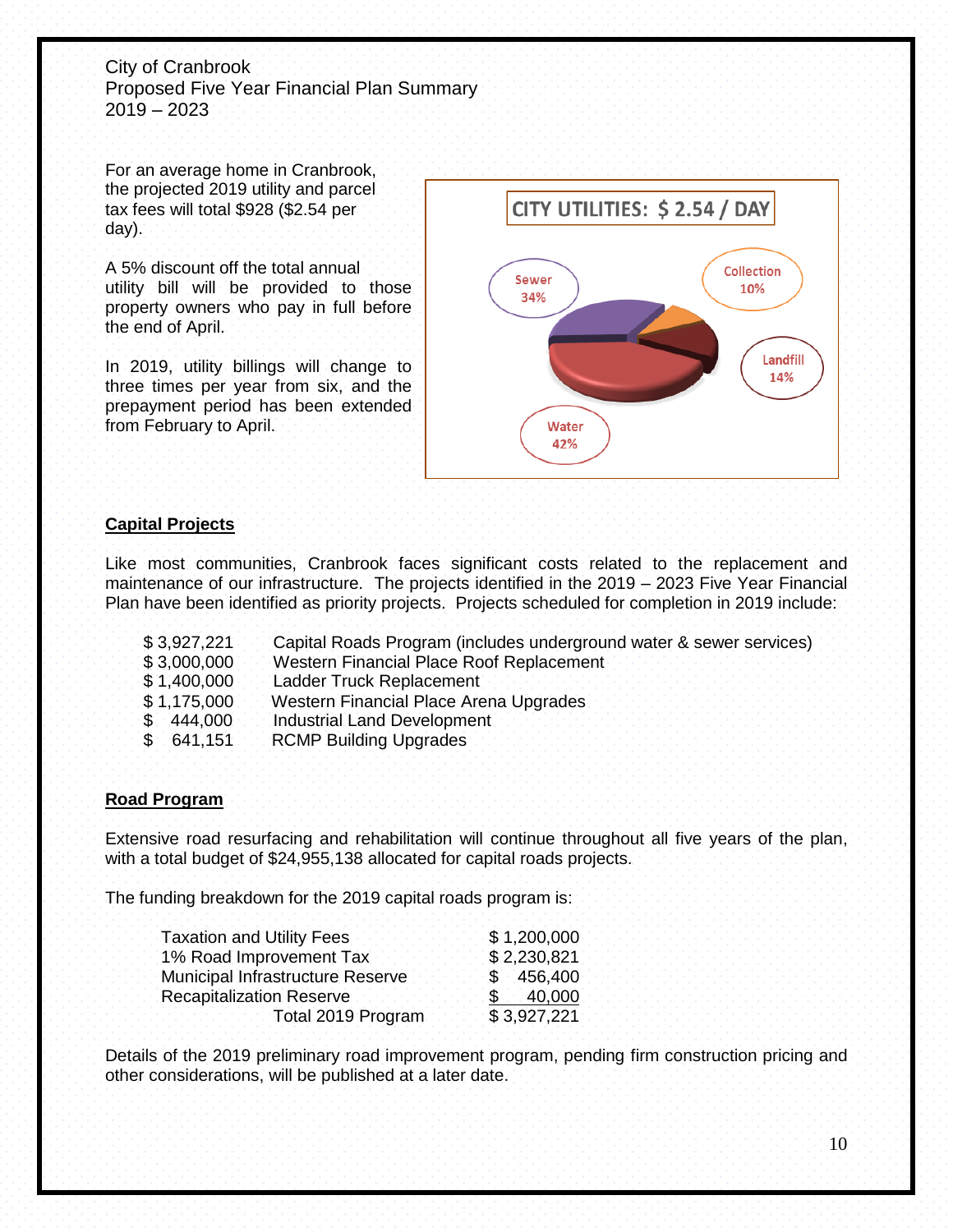The amounts designated for municipal capital expenditures over the next five years are:

# **By Department:**

|                                                 | 2019       | 2020      | 2021       | 2022       | 2023       |
|-------------------------------------------------|------------|-----------|------------|------------|------------|
|                                                 |            |           |            |            |            |
| <b>Office of Innovation &amp; Collaboration</b> | 111,000    | 140,000   | 135,000    | 110,000    | 100,000    |
| <b>Protective Services</b>                      | 2,381,630  | 304,000   | 232,000    | 25,000     | 780,000    |
| Infrastructure Planning & Delivery              | 4,257,149  | 3,890,484 | 3,789,550  | 4,286,212  | 4,701,671  |
| <b>Public Works</b>                             | 1,910,651  | 1,526,100 | 1,061,933  | 636,100    | 751,000    |
| <b>Recreation &amp; Culture</b>                 | 4,742,712  | 955,000   | 473,000    | 425,000    | 2,040,000  |
| <b>IWater Fund</b>                              | 1,228,233  | 1,026,000 | 1,060,334  | 7,680,000  | 23,200,000 |
| <b>Sewer Fund</b>                               | 1,174,554  | 710,000   | 755,334    | 6,660,000  | 5,060,000  |
| <b>Solid Waste Fund</b>                         |            |           | 1,000,000  | 280,000    |            |
| <b>Airport Fund</b>                             | 1,329,777  | 615,000   | 2,120,000  | 20,000     | 2,050,000  |
|                                                 |            |           |            |            |            |
| <b>Total Capital Budget</b>                     | 17,135,706 | 9,166,584 | 10,627,151 | 20,122,312 | 38,682,671 |

# **By Type:**

|                              | 2019       | 2020      | 2021       | 2022       | 2023       |
|------------------------------|------------|-----------|------------|------------|------------|
|                              |            |           |            |            |            |
| <b>Land Development</b>      | 444,000    |           |            |            |            |
| <b>Building Improvements</b> | 4,941,151  | 1,274,000 | 285,000    | 310,000    | 446,000    |
| <b>Mobile Equipment</b>      | 1,877,000  | 669,000   | 307,333    | 125,000    | 740,000    |
| <b>Other Equipment</b>       | 641,071    | 510,100   | 298,000    | 336,100    | 255,000    |
| Roads & Sidewalks            | 3,764,433  | 3,540,484 | 3,910,150  | 3,976,212  | 4,379,671  |
| <b>Storm Sewers</b>          | 1,359,867  | 350,000   | 350,000    | 350,000    | 350,000    |
| <b>Parks &amp; Trails</b>    | 375,620    | 472,000   | 541,000    | 385,000    | 2,202,000  |
| <b>Water Fund</b>            | 1,228,233  | 1,026,000 | 1,060,334  | 7,680,000  | 23,200,000 |
| <b>Sewer Fund</b>            | 1,174,554  | 710,000   | 755,333    | 6,660,000  | 5,060,000  |
| Solid Waste Fund             |            |           | 1,000,000  | 280,000    |            |
| <b>Airport Fund</b>          | 1,329,777  | 615,000   | 2,120,000  | 20,000     | 2,050,000  |
|                              |            |           |            |            |            |
| <b>Total Capital Budget</b>  | 17,135,706 | 9,166,584 | 10,627,151 | 20,122,312 | 38,682,671 |

# **By Funding Source:**

|                                 | 2019       | 2020      | 2021       | 2022       | 2023       |
|---------------------------------|------------|-----------|------------|------------|------------|
|                                 |            |           |            |            |            |
| Revenue                         | 4,533,149  | 4,510,584 | 6,189,950  | 4,904,212  | 6,839,671  |
| <b>Surplus</b>                  | 4,063,380  | 125,000   | 175,000    | 29,100     | 950,000    |
| Borrowing                       | 1,400,000  |           |            | 4,333,333  | 11,406,667 |
| <b>Reserves</b>                 | 6,594,702  | 3,532,000 | 2,982,275  | 2,189,000  | 3,089,699  |
| <b>S</b> Grants & Contributions | 544,475    | 999,000   | 1,279,926  | 8,666,667  | 16,396,634 |
|                                 |            |           |            |            |            |
| <b>Total Capital Budget</b>     | 17,135,706 | 9,166,584 | 10,627,151 | 20,122,312 | 38,682,671 |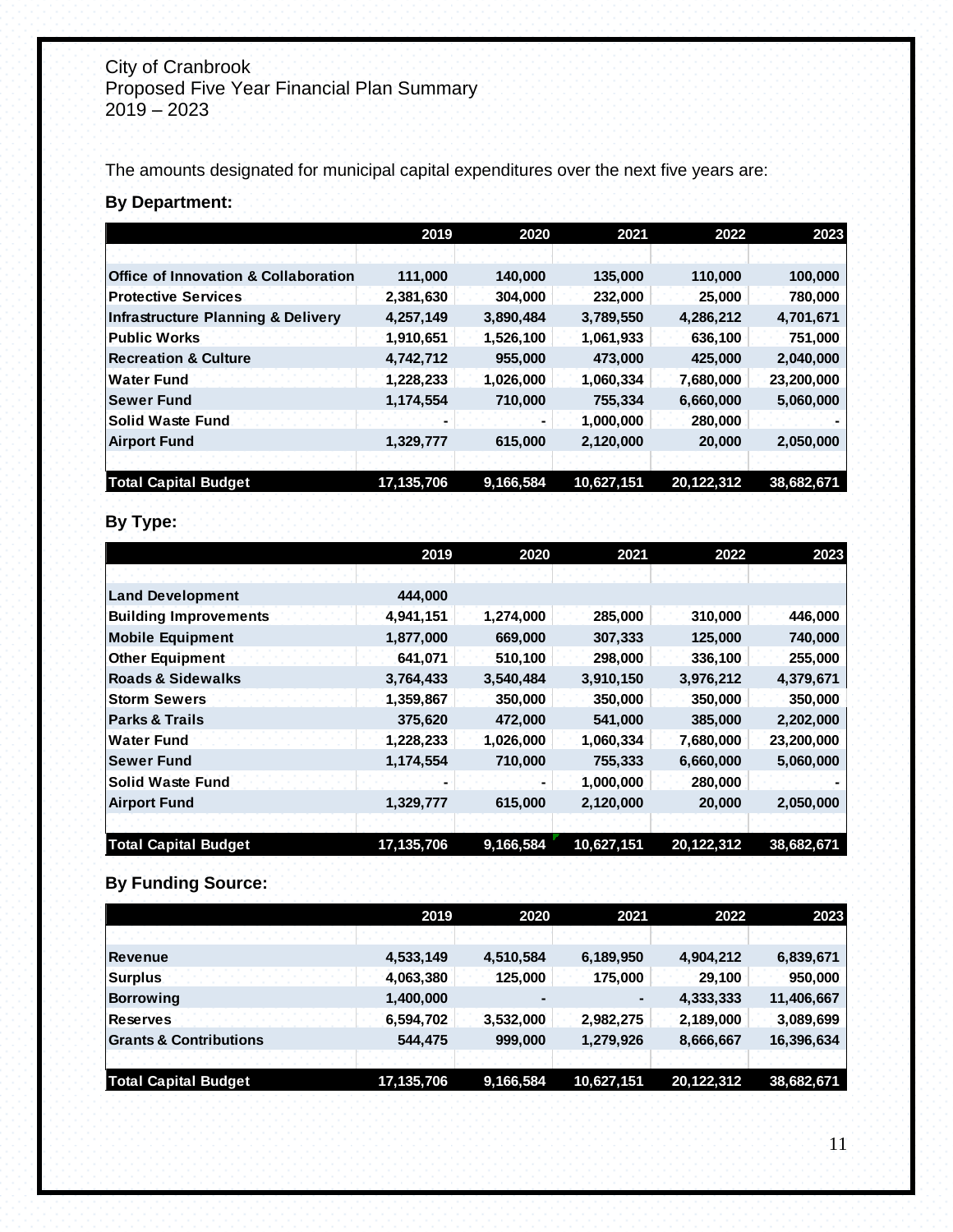#### **Carry Forward Projects**

Projects that are incomplete at December 31, 2018 will be carried forward to 2019. The funding for these projects was included in the 2018 – 2022 Five Year Financial Plan Bylaw, which was adopted on January 8, 2018, and subsequently amended on June 28, 2018.

Projects being carried forward include:

| <b>RCMP Cellblocks and Booking Room</b>           | • Fire Fighting Equipment            |
|---------------------------------------------------|--------------------------------------|
| • Fire Protection Mitigation Projects             | • Baker Street Lights                |
| <b>Idlewild Dam Remote Valve</b>                  | Park Upgrades                        |
| • WFP Roof Replacement                            | • Lagoon Building VFD                |
| <b>Flood Mitigation Planning</b>                  | <b>Sanitary Main Flow Monitoring</b> |
| • Water Quality Monitoring & Analysis             | • Multidiscipline Staff Development  |
| • Airport Dump Truck                              | • Airport Fibre Optic                |
| Downtown Transportation / Street Improvement Plan |                                      |

The projects are funded from reserves, surplus and grants and will have no impact on the 2019 tax levy. The carry forward projects total approximately \$5,700,000 including \$3,000,000 for the Western Financial Place roof replacement.

The 2019 Capital Road Program will include approximately \$2,600,000 carried forward from 2018.

#### **Transfers to/from Reserves**

Reserves and reserve funds receive annual contributions from the operating budget to assist with creating a solid financial position to support the City's future cash requirements. Budgeted transfers to reserve funds in 2019 amount to \$4,039,326. Some of the larger deposits include:

- \$ 1,804,039 Recapitalization reserves for capital asset replacement
- \$928,753 Federal gas tax transfer to fund eligible projects<br>\$386,757 Airport Improvement Fees
- 386,757 Airport Improvement Fees
- \$ 115,000 Buildings reserve<br>\$ 115,000 Key City Theatre F
- \$ 115,000 Key City Theatre Reserve<br>\$ 75,000 Industrial Lands Reserve
- \$ 75,000 Industrial Lands Reserve<br>\$ 62,500 Carbon Offset Reserve
- 62,500 Carbon Offset Reserve

Reserve funds have been established and set aside, either by a municipal bylaw or legislative requirement, and are used to fund future capital requirements. In 2019, reserve withdrawals amount to \$8,368,748. Some of the larger projects funded from reserves are:

- \$ 3,675,000 Western Financial Place Roof, Arena Brine Chiller and Boards
- \$496,400 Capital Road Program<br>\$477,000 Mobile Equipment Rep
- Mobile Equipment Replacement
- \$ 452,600 Street Lights and Traffic Controls
- \$ 410,000 Storm/Flood Water Management Plans
- \$ 284,883 RCMP Building Upgrades<br>\$ 200,000 Missing Link Sidewalks
- 200,000 Missing Link Sidewalks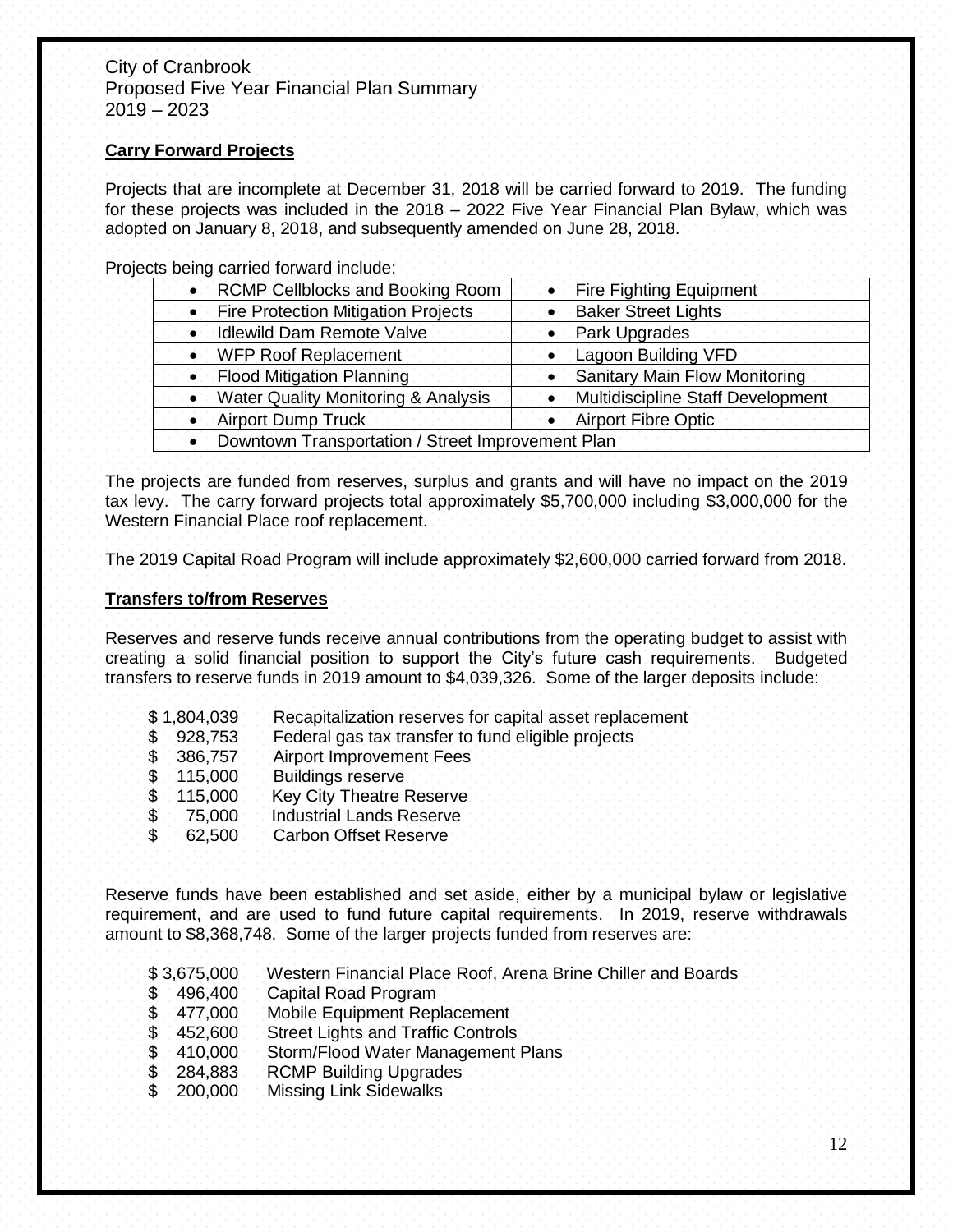#### **Western Financial Place**

The City took over operation of the recreation complex in March 2007. In 2012, the building was renamed Western Financial Place (WFP), after a naming rights agreement was reached with Western Financial Group. Projected revenues in 2019 from WFP, including pool operations, are \$918,000. Operating expenses, including the curling rink, are estimated to be \$3,070,422 before debt payments of \$1,591,130.

Several large capital projects were undertaken in 2018, including HVAC upgrades and conversion of the aquatic centre lighting from HPS to LED. In 2019 the arena chiller and boards are scheduled for replacement, and the roof replacement project will continue.



## **Regional Landfill**

The annual payment to the RDEK for the regional landfill fee is budgeted to be \$1,600,000 in the years 2019 through 2023.

## **Financial Support to Community Organizations**

Recognizing the benefits provided by the efforts of not-for-profit organizations and service groups, City Council has approved grant funding and fees for services to 22 organizations in 2019. These organizations include the Cranbrook Public Library, Key City Theatre, Chamber of Commerce, Cranbrook History Centre, Cranbrook Search & Rescue, and Cranbrook Curling Club. In 2019, the funding is budgeted to be \$1,067,497.

In addition, City Council has approved permissive tax exemptions to not-for-profit organizations in 2019 in the estimated amount of \$257,968. Permissive exemptions are at Council's discretion and must be applied for each year.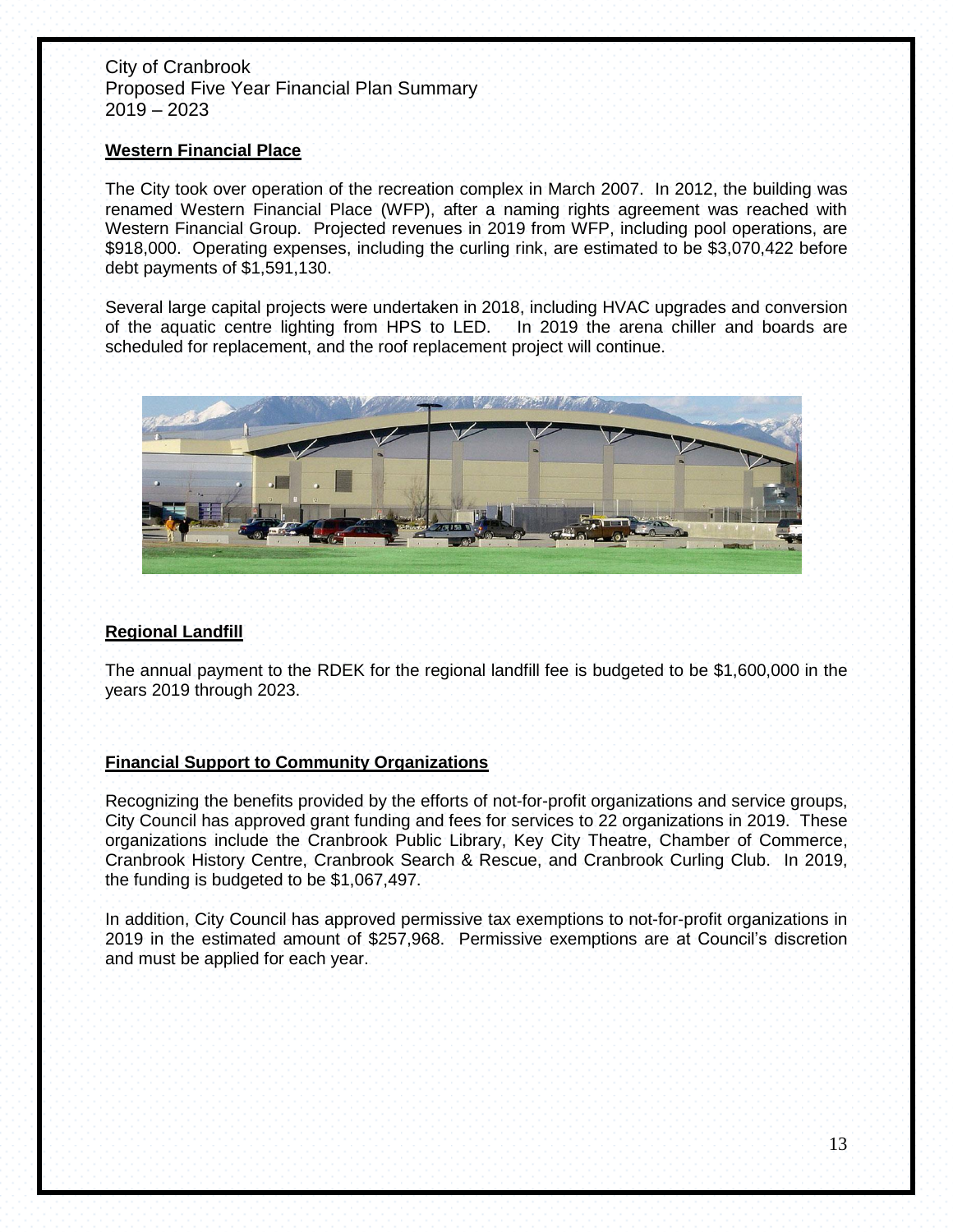## **Public Transit**

In partnership with BC Transit, the City provides an integrated transit system that allows riders convenience and flexibility when travelling within city limits.

The costs associated with conventional and custom transit are shared with the Province. The City's share for 2019 operations is budgeted at \$711,000 net of revenue.



## **RCMP**

The City has a contract with the RCMP to provide police services for the City. The 2019 contract for 26 Officers is budgeted at \$4,615,929 (2018 - \$4,504,587). Separate from the policing contract, the City has budgeted over \$572,000 in 2019 for building operations, maintenance, and security upgrades at the detachment.

## **Amortization of Capital Assets**

Effective in 2009, the Public Sector accounting rules required all local governments to begin amortizing (depreciating) tangible assets over their useful life. The City's amortization charge for 2019 has been budgeted at \$7,000,000 and has been included in the Financial Plan.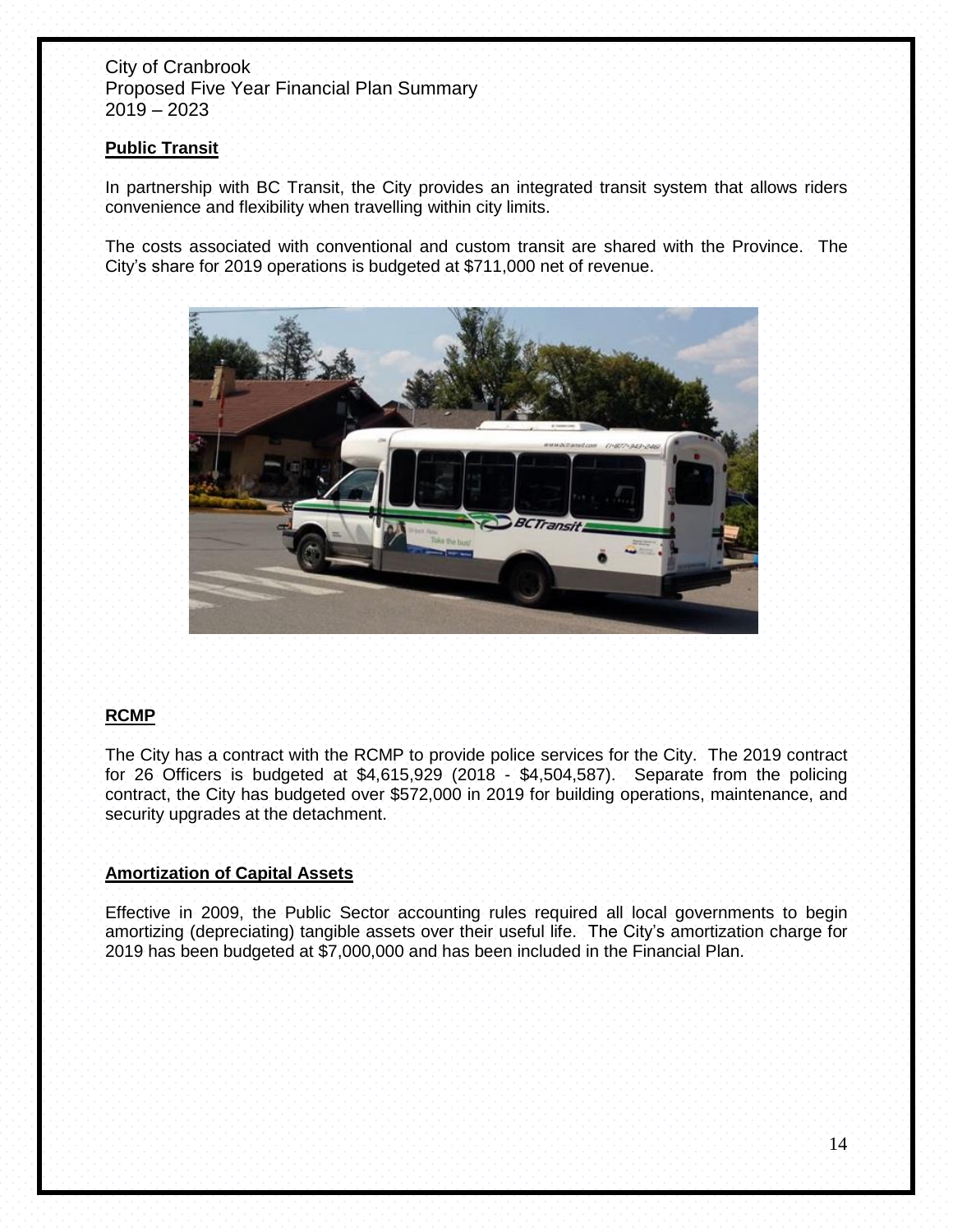## **Borrowing**

Over the five-year period 2019 to 2023, the City plans to borrow approximately \$17,370,000 for various capital projects as follows:

| <b>Capital Project:</b>                                                | Year | Amount       | l erm    | Annual<br>Payment |  |
|------------------------------------------------------------------------|------|--------------|----------|-------------------|--|
|                                                                        |      |              |          |                   |  |
| <b>Industrial Land</b>                                                 | 2019 | 2,970,000    | 3 years  | 990,000           |  |
| <b>Fire Ladder Truck</b>                                               | 2021 | 1,400,000    | 5 years  | 298,823           |  |
| Transfer Pipeline - Phase II                                           | 2022 | 2,000,000    | 20 years | 154,431           |  |
| Gold Creek Dam                                                         | 2022 | 2,333,333    | 20 years | 180,170           |  |
| Water Treatment Plant & Distribution                                   | 2023 | 8,666,667    | 20 years | 669,203           |  |
|                                                                        |      | \$17,370,000 |          |                   |  |
| *Assumed interest rate of 4.0% - reviewed with MFA<br>** Interest free |      |              |          |                   |  |

## **Salaries and Wages**

The City and CUPE 2090 ratified a new Collective agreement in January 2018. The City's Collective Agreement with CUPE Local 2090 is in effect from March 1, 2017 to February 28, 2021.

Exempt staff salaries will be reviewed based on performance results during each year.

The City's Collective Agreement with Cranbrook Fire Fighters Local 1253 is in effect from January 1, 2015 to December 31, 2019.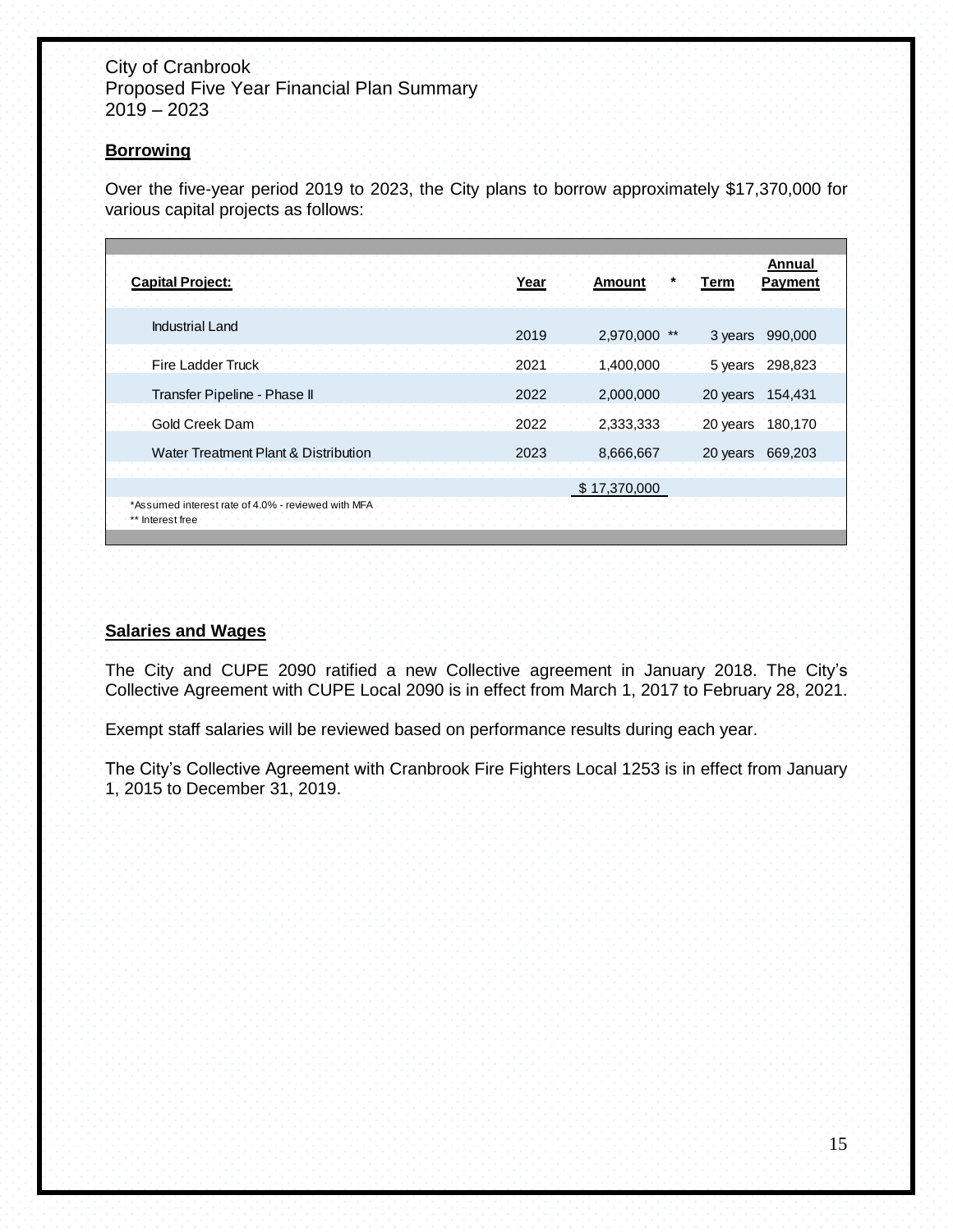| THE CORPORATION OF THE CITY OF CRANBROOK<br>FIVE YEAR FINANCIAL PLAN (2019 TO 2023) BYLAW NO. 3958, 2019 |                |                |                |                |                 |  |  |
|----------------------------------------------------------------------------------------------------------|----------------|----------------|----------------|----------------|-----------------|--|--|
| <b>SCHEDULE A</b>                                                                                        |                |                |                |                |                 |  |  |
|                                                                                                          | 2019           | 2020           | 2021           | 2022           | 2023            |  |  |
| <b>REVENUE</b>                                                                                           |                |                |                |                |                 |  |  |
| <b>Municipal Property Taxes</b>                                                                          | (27,662,532)   | (28, 843, 546) | (30, 154, 066) | (31, 277, 504) | (32, 391, 075)  |  |  |
| <b>Payments in Lieu of Taxes</b>                                                                         | (340,000)      | (340,000)      | (340,000)      | (340,000)      | (340,000)       |  |  |
| <b>Parcel and Local Area Service Taxes</b>                                                               | (2,528,272)    | (2,633,238)    | (2,538,213)    | (2,543,196)    | (2,642,936)     |  |  |
| <b>Sale of Services and Fees</b>                                                                         | (5,447,281)    | (5,495,481)    | (5,562,057)    | (5,650,068)    | (5,685,948)     |  |  |
| <b>Airport Fees</b>                                                                                      | (2,830,657)    | (2,893,439)    | (2,953,185)    | (3,014,245)    | (3,076,649)     |  |  |
| <b>Water/Sewer/Solid Waste Fees</b>                                                                      | (7,560,341)    | (7,582,284)    | (7,604,295)    | (7,626,371)    | (7,648,513)     |  |  |
| <b>Rentals</b>                                                                                           | (601, 638)     | (483, 606)     | (460, 820)     | (393, 449)     | (395, 309)      |  |  |
| <b>Non-Funded Amortization</b>                                                                           | (7,000,000)    | (7,000,000)    | (7,000,000)    | (7,000,000)    | (7,000,000)     |  |  |
| <b>Return on Investments</b>                                                                             | (891, 800)     | (857,000)      | (857,000)      | (857,000)      | (857,000)       |  |  |
| <b>Transfers from Reserves</b>                                                                           | (8,368,748)    | (4,253,856)    | (3,829,740)    | (2,540,300)    | (3,445,999)     |  |  |
| <b>Transfers from Surplus</b>                                                                            | (6,665,767)    | (2,309,589)    | (2,086,500)    | (57, 100)      | (2,355,000)     |  |  |
| <b>Borrowing for Capital</b>                                                                             | (1,400,000)    |                |                | (4,333,333)    | (11, 406, 667)  |  |  |
| <b>Other Revenue</b>                                                                                     | (784, 804)     | (732,600)      | (866, 200)     | (498, 600)     | (2,966,901)     |  |  |
| <b>Transfers from Other Governments</b>                                                                  | (2,359,495)    | (2,505,282)    | (2,593,479)    | (10, 323, 405) | (15,588,396)    |  |  |
| <b>Collections for Other Governments</b>                                                                 | (8,428,983)    | (8,428,983)    | (8,428,983)    | (8,428,983)    | (8,428,983)     |  |  |
| <b>Total REVENUE</b>                                                                                     | (82, 870, 318) | (74,358,904)   | (75, 274, 538) | (84, 883, 554) | (104, 229, 376) |  |  |
|                                                                                                          |                |                |                |                |                 |  |  |
| <b>OPERATING EXPENSES</b>                                                                                |                |                |                |                |                 |  |  |
| <b>General Government Services</b>                                                                       | 7,767,944      | 7,643,121      | 7,864,109      | 8,001,763      | 7,989,389       |  |  |
| <b>Protective Services</b>                                                                               | 10,174,501     | 10,287,722     | 10,354,812     | 10,676,953     | 10,936,383      |  |  |
| Public Works/Infrastructure Planning & Delivery                                                          | 8,075,082      | 7,373,853      | 7,515,951      | 7,625,775      | 7,892,861       |  |  |
| <b>Recreation &amp; Cultural Services</b>                                                                | 4,670,052      | 4,565,814      | 4,620,048      | 4,616,659      | 4,671,481       |  |  |
| Water/Sewer/Solid Waste                                                                                  | 7,831,451      | 7,811,865      | 7,147,809      | 7,287,106      | 7,294,694       |  |  |
| Airport                                                                                                  | 1,938,642      | 1,941,753      | 1,965,638      | 2,018,617      | 2,081,724       |  |  |
| <b>Fiscal Services</b>                                                                                   | 5,193,773      | 5,119,260      | 5,152,433      | 4,079,156      | 4,029,459       |  |  |
| <b>Transfers to Reserves</b>                                                                             | 4,039,326      | 4,393,872      | 3,950,283      | 4,328,613      | 4,515,772       |  |  |
| <b>Other Transfers</b>                                                                                   | 614,858        | 626,077        | 647,321        | 697,617        | 705,959         |  |  |
| Amortization                                                                                             | 7,000,000      | 7,000,000      | 7,000,000      | 7,000,000      | 7,000,000       |  |  |
| <b>Transfers to Other Governments</b>                                                                    | 8,428,983      | 8,428,983      | 8,428,983      | 8,428,983      | 8,428,983       |  |  |
| <b>Total EXPENSES</b>                                                                                    | 65,734,612     | 65,192,320     | 64,647,387     | 64,761,242     | 65,546,705      |  |  |
|                                                                                                          |                |                |                |                |                 |  |  |
| <b>CAPITAL EXPENSES</b>                                                                                  |                |                |                |                |                 |  |  |
| Office of Innovation & Collaboration                                                                     | 111,000        | 140,000        | 135,000        | 110,000        | 100,000         |  |  |
| <b>Protective Services</b>                                                                               | 2,381,630      | 304,000        | 232,000        | 25,000         | 780,000         |  |  |
| Infrastructure Planning & Delivery                                                                       | 4,257,149      | 3,890,484      | 3,789,550      | 4,286,212      | 4,701,671       |  |  |
| <b>Public Works</b>                                                                                      | 1,910,651      | 1,526,100      | 1,061,933      | 636,100        | 751,000         |  |  |
| <b>Recreation &amp; Culture</b>                                                                          | 4,742,712      | 955,000        | 473,000        | 425,000        | 2,040,000       |  |  |
| <b>Water Fund</b>                                                                                        | 1,228,233      | 1,026,000      | 1,060,334      | 7,680,000      | 23,200,000      |  |  |
| Sewer Fund                                                                                               | 1,174,554      | 710,000        | 755,334        | 6,660,000      | 5,060,000       |  |  |
| <b>Solid Waste Fund</b>                                                                                  |                |                | 1,000,000      | 280,000        |                 |  |  |
| <b>Airport Fund</b>                                                                                      | 1,329,777      | 615,000        | 2,120,000      | 20,000         | 2,050,000       |  |  |
| <b>Total CAPITAL EXPENSES</b>                                                                            | 17,135,706     | 9,166,584      | 10,627,151     | 20,122,312     | 38,682,671      |  |  |
|                                                                                                          |                |                |                |                |                 |  |  |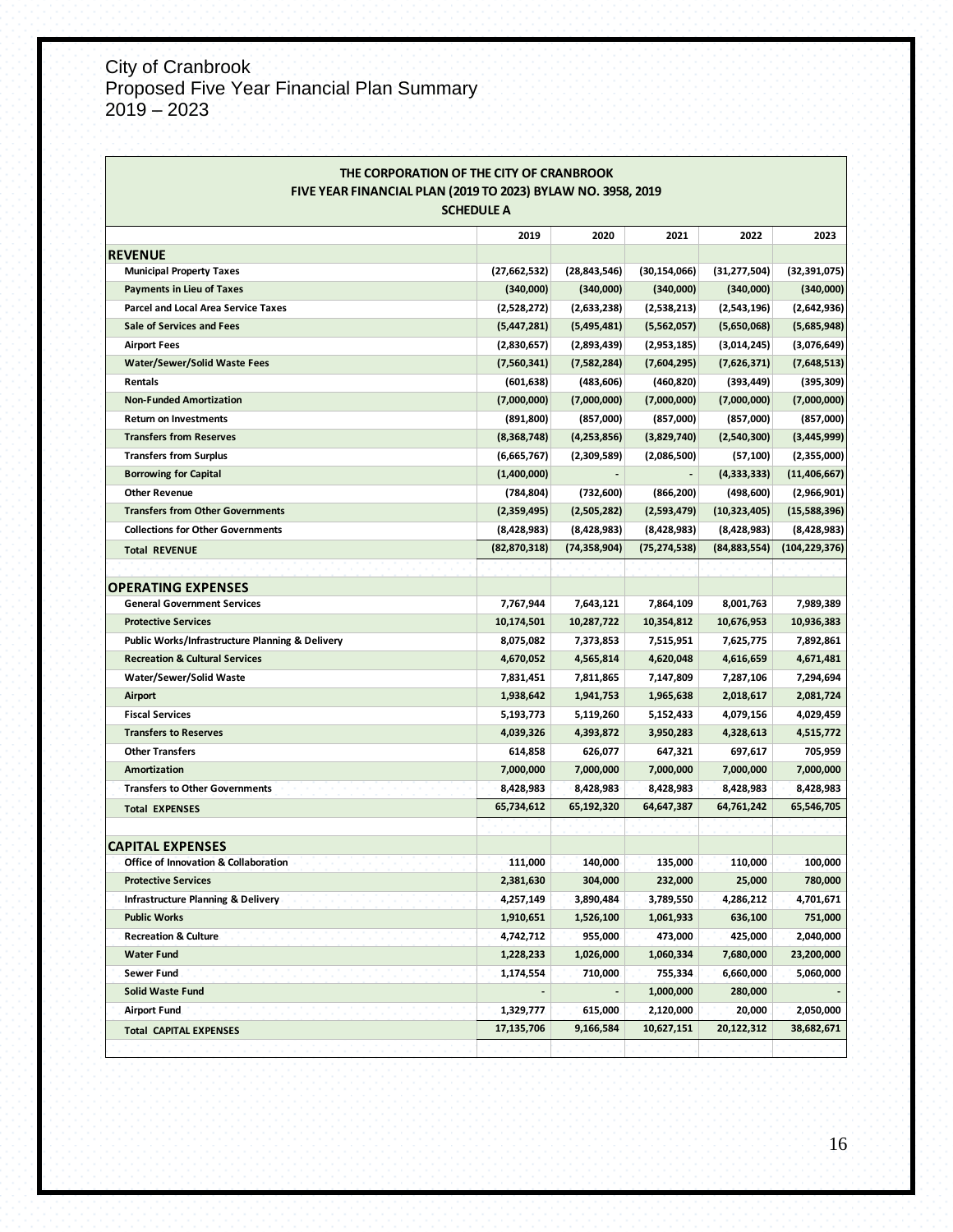